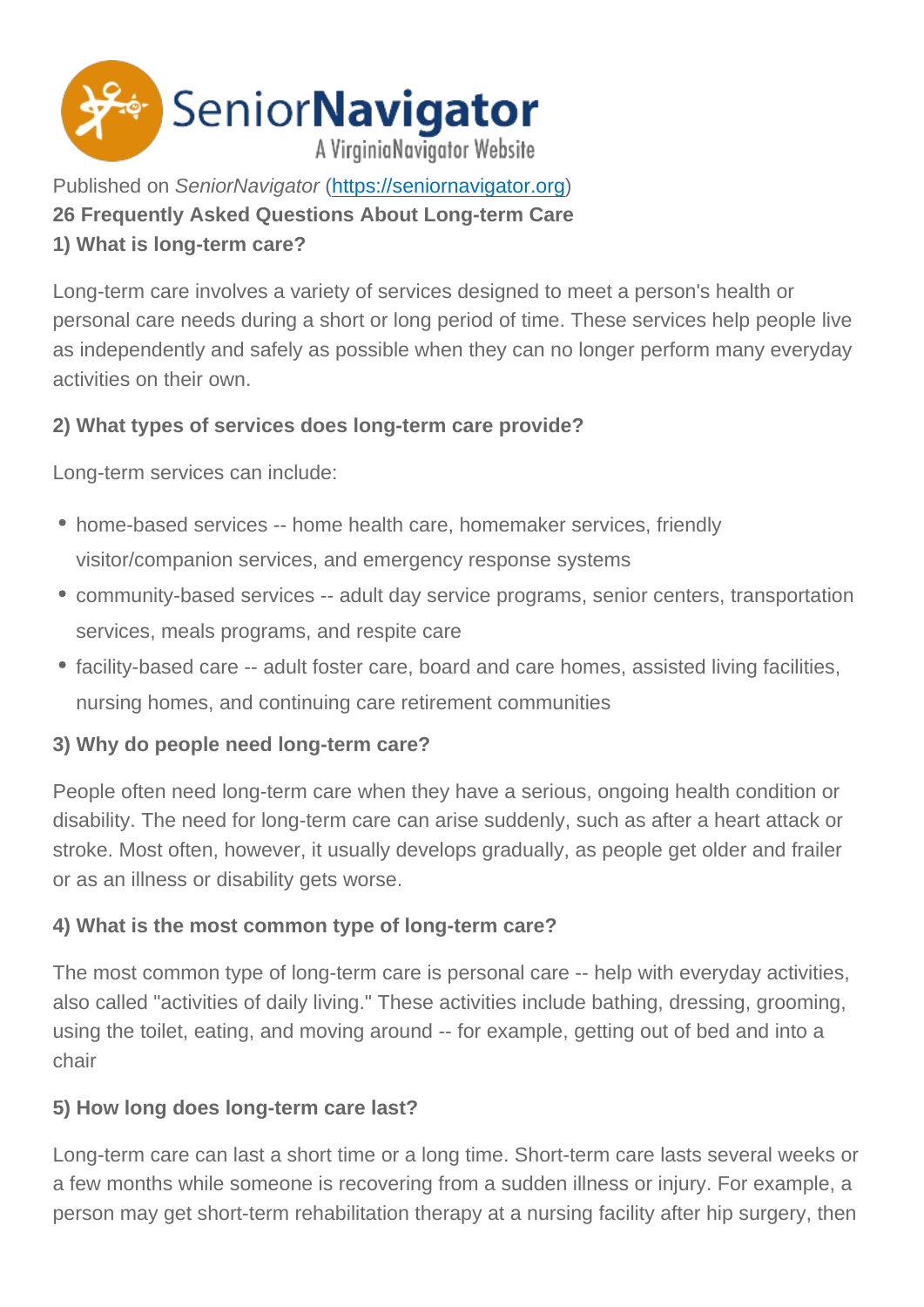go home.

Long-term care can also be ongoing, as with someone who is severely disabled from a stroke or who has Alzheimer's disease. Many people can remain at home if they have help from family and friends or paid services. But some people move permanently to a nursing home or other type of facility if their needs can no longer be met at home.

# **6) How common is the need for long-term care among older people?**

About 70 percent of people over age 65 need some type of long-term care during their lifetime. More than 40 percent need care in a nursing home for some period of time.

# **7) How can I tell if I will need long-term care?**

It is difficult to predict how much or what type of long-term care you might need. Several things increase your risk of needing long-term care.

- Age -- The risk generally increases as you get older.
- Gender -- Women are at higher risk than men, primarily because they often live longer.
- Marital status -- Single people are more likely than married people to need care from a paid provider.
- Lifestyle -- Poor diet and exercise habits can increase your risk.
- Health and family history -- These factors also affect risk.

# **8) Who provides long-term care in the home?**

It depends on a person's exact needs. Most home--based care is personal care, such as help with bathing, dressing, and taking medications. Unpaid family members, partners, friends, and neighbors provide most of this type of care. Other types of home-based care, such as skilled nursing care after surgery, are provided by paid professionals, including nurses, home health care aides, therapists, and homemakers.

# **9) What kind of help can I get while I recover from surgery at home?**

You can get home health care -- part-time medical services ordered by a physician for a specific condition. These services may include nursing care as well as physical, occupational, or speech therapy. You can also get personal care, such as help with bathing and dressing, plus help with meal preparation and household chores. These services are available through unpaid family members and friends, paid caregivers found informally, and home health care agencies.

## **10) How do emergency response systems work?**

Emergency response systems automatically respond to medical and other emergencies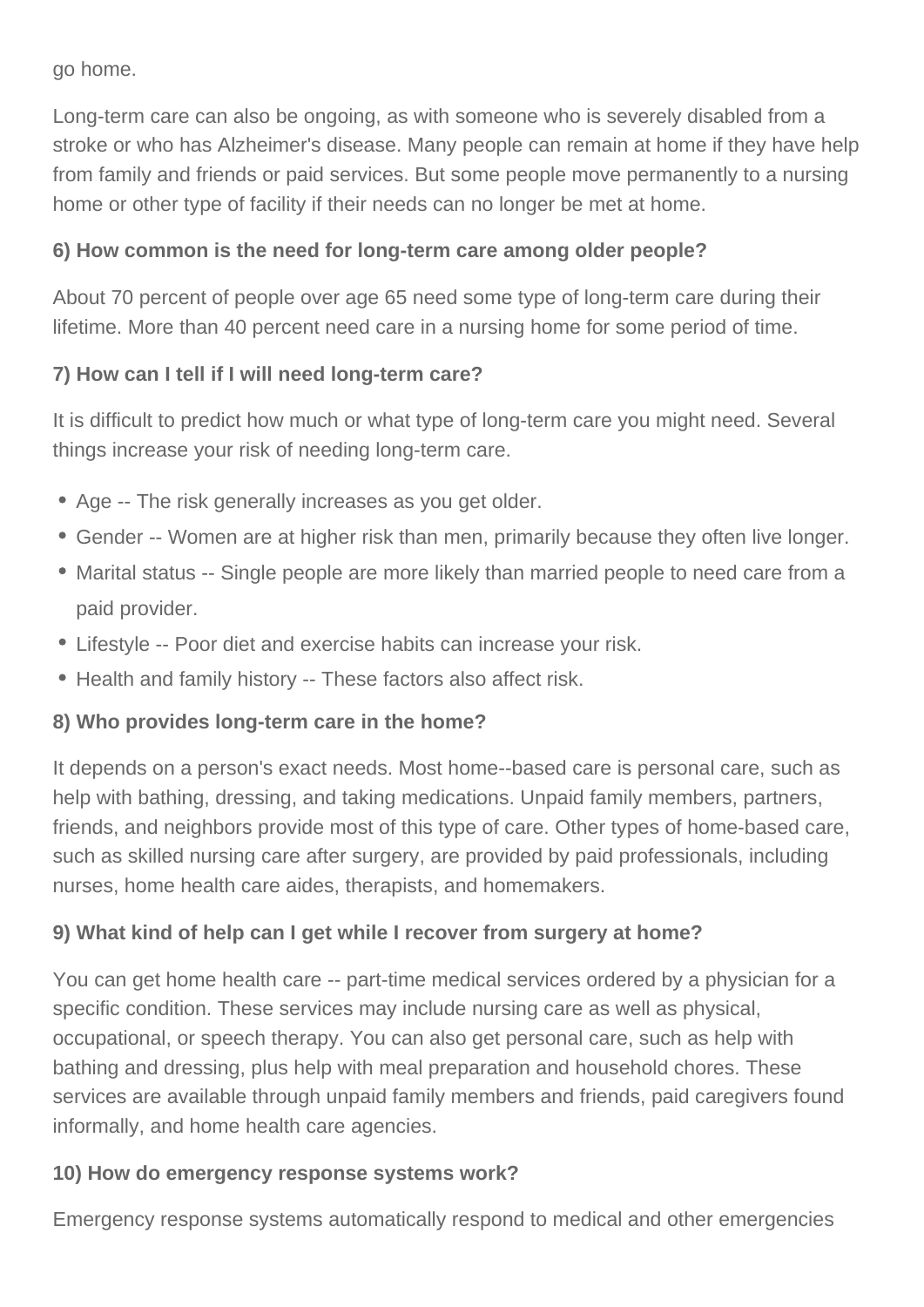emergency. Pushing the button summons emergency help to the home. This type of service is especially useful for people who live alone or are at risk of falling.

via electronic monitors. The user wears a necklace or bracelet with a button to push in an anti-

11) I don't drive anymore. How can I get to doctors' appointments and the grocery store?

Community-based transportation services can help you get around. Some senior housing complexes and community groups offer transportation services. Many public transit agencies have services for people with disabilities. Some services are free. Others charge a fee. Call Eldercare Locator at 800-677-1116 or visit https://eldercare.acl.gov/Public/Index.aspx to find a program in your community.

12) My mother has a disability and I care for her in my home, but I'm about to start a [new job. Who will take care of her now?](https://eldercare.acl.gov/Public/Index.aspx)

Your mother may be able to attend an adult day service program, which provides health, social, and other services in a safe place, generally on weekdays. Such programs are designed for adults with mental or physical impairments. Some programs provide rides to and from their locations.

13) My father's Parkinson's disease is getting worse, and he can no longer live at home. What kind of facility is right for him?

Many people like your father, who require help full time, move to a residential facility to get all of the long-term care services they need. Some facilities have only housing and housekeeping, but many also provide personal care and medical services. Possibilities include adult foster care, board and care homes, assisted living facilities, nursing homes, and continuing care retirement communities.

Which kind of facility is best for your father depends on his exact needs and financial situation. To get more information about facilities in your area, contact Eldercare Locator at 800-677-1116 or https://eldercare.acl.gov/Public/Index.aspx. You can also call your local Area Agency on Aging, Aging and Disability Resource Center, department of human services or aging[, or a social service agency.](https://eldercare.acl.gov/Public/Index.aspx) 

14) Is long-term care expensive?

It can be. Americans spend billions of dollars a year on various services. How much an individual pays depends on the type and amount of services provided, where he or she lives, whether family and friends can provide care, and which paid providers are used.

15) What does "out of pocket" mean?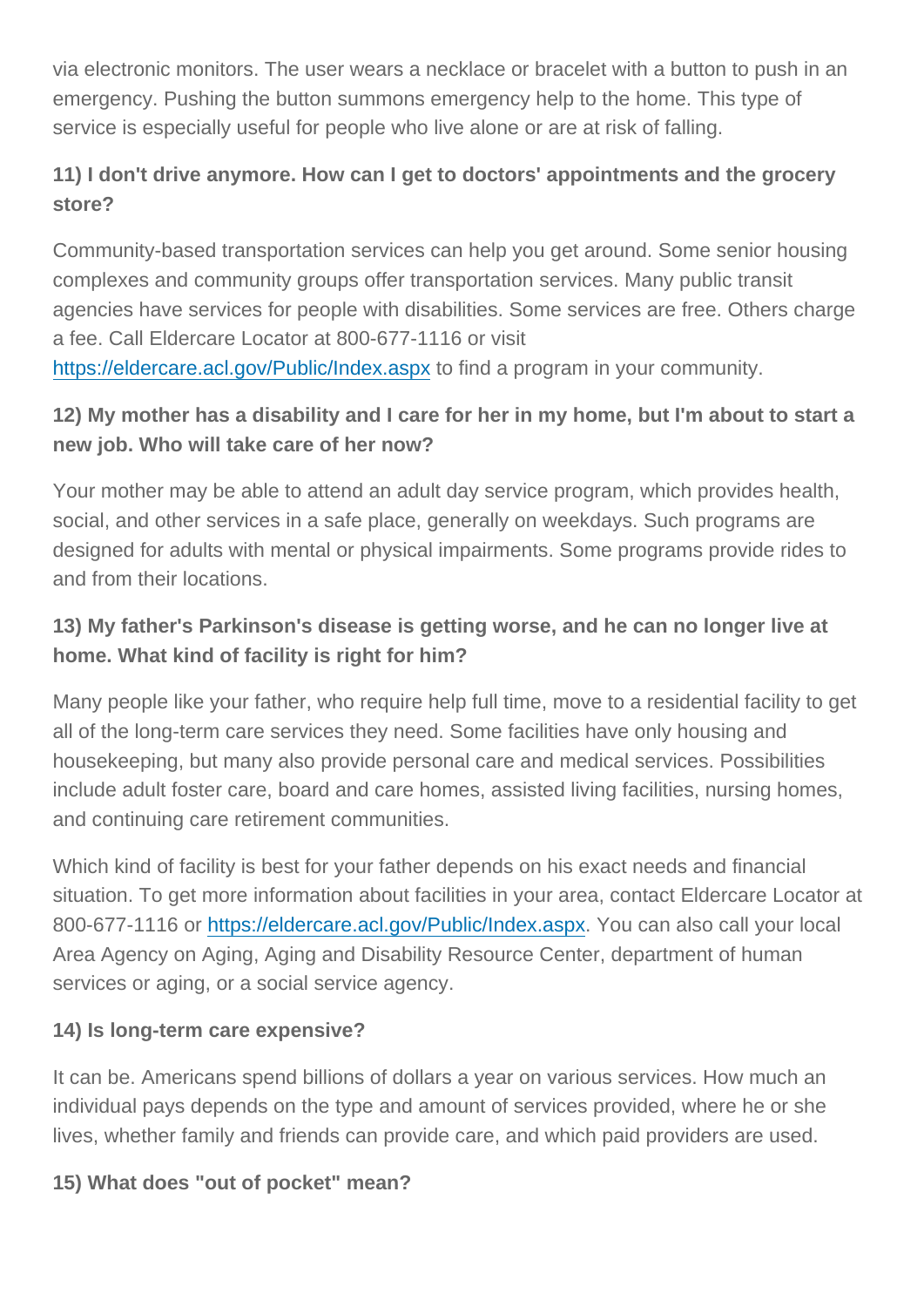"Out of pocket" means using personal funds. In the case of long-term care, many services are paid for out of pocket, at least in the beginning. Personal funds may include personal savings, a pension or other retirement fund, income from stocks and bonds, or proceeds from the sale of a home.

# **16) What kinds of options are available to pay for long-term care?**

Most people don't have enough money to pay for all long-term care costs on their own, especially ongoing or expensive services like a nursing home. Often, they rely on a combination of resources to pay for care. These may include:

- personal funds
- government health insurance programs, such as Medicare and Medicaid
- private health insurance plans
- private financing options, such as long-term care insurance, life insurance policies, and reverse mortgages.

# **17) My wife needs part-time help at home. Will Medicare pay for that?**

It depends on what kind of help your wife needs. Medicare covers some part-time services for people who are homebound, meaning that leaving home is a major effort. These services include skilled nursing care for a short time after a hospital stay; physical, occupational, and speech therapy; and medical social services. Medicare will also pay for medical supplies and medical equipment, such as walkers. However, Medicare will not pay for ongoing personal care. Medicare payment for services requires a doctor's order, and services must be given by a Medicare-approved provider.

## **18) Doesn't Medicare cover most long-term care costs?**

No. Contrary to what many people think, Medicare does not cover most long-term care costs. It does pay for some part-time services for people who are homebound and for shortterm skilled nursing care, but it does not cover ongoing personal care at home, like help with bathing. It may cover part of the first 100 days in a nursing home.

## **19) What long-term care costs does Medicaid cover?**

Medicaid pays for health care services for people with limited income, and it is an important source of payment for long-term care services. Personal care, home health care, adult day care, and nursing home care are examples of the types of Medicaid-covered services used by older adults. However, Medicaid is not available to everyone. To be eligible, you must meet certain financial and health requirements. People with financial resources above a certain limit will most likely not qualify unless they first use up their own resources to pay for care, which is called "spending down." Who is eligible and what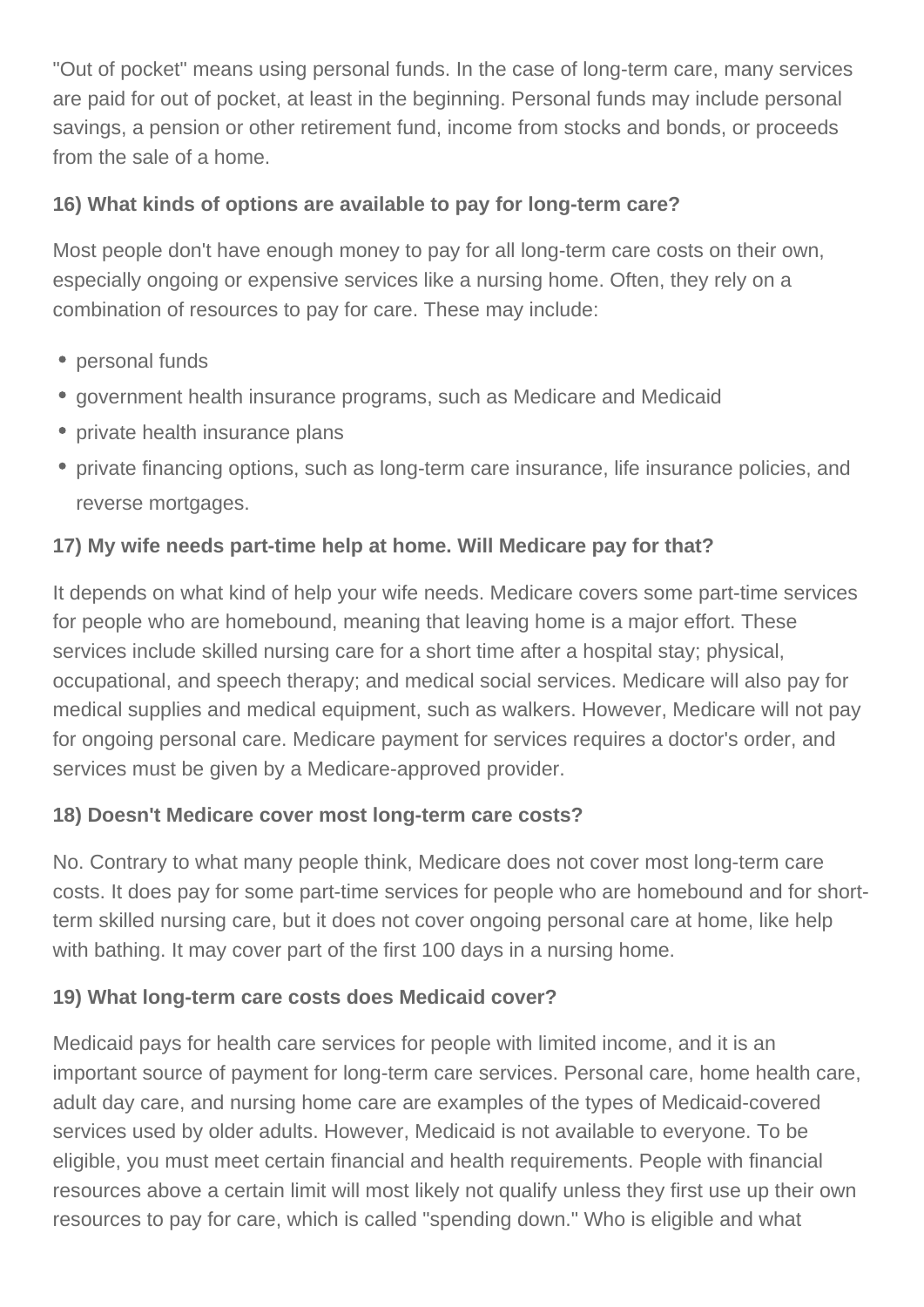services are covered vary from state to state to state to state to state to state to state  $\mathcal{L}$ coverage, see https://www.medicaid.gov/index.html.

20) I'm perfectly healthy. Why should I think about long-term care?

Maybe you will never need long-term care. But an unexpected accident, illness, or injury can change your needs, sometimes suddenly. The best time to think about long-term care is before you need it. Planning for the possibility of long-term care gives you time to learn about services in your community and what they cost. It also allows you to make important decisions while you are still able.

21) If I plan to stay in my own home, what support services will I need as I get older?

In thinking about long-term care, it is important to consider where you will live as you age and how your place of residence can best support your needs if you can no longer fully care for yourself.

Most people prefer to stay in their own home for as long as possible. When planning to receive long-term care in your home, there are many things to consider including

- the condition of your home
- whether it can be modified, if necessary, to accommodate a wheelchair or other devices/equipment
- the availability of long-term care services in your area, such as adult day care or nearby medical facilities
- how ?age-friendly? your community is. Does it offer public transportation, home delivered meals and other needed services?
- tax and legal issues.

22) Is long-term care insurance a good option for me? I've heard it's expensive.

Long-term care insurance pays for many types of long-term care. The exact coverage depends on the type of policy. Some policies cover only nursing homes. Others cover a variety of services.

The cost of long-term care insurance does go up for people who are older, have health problems, or want more benefits. However, it can be a good choice for younger, relatively healthy people at low risk of needing long-term care.

23) What if something happens to me and I can't talk with a health care provider to make my wishes known?

Planning ahead can ensure that your wishes for medical care in an emergency and at the